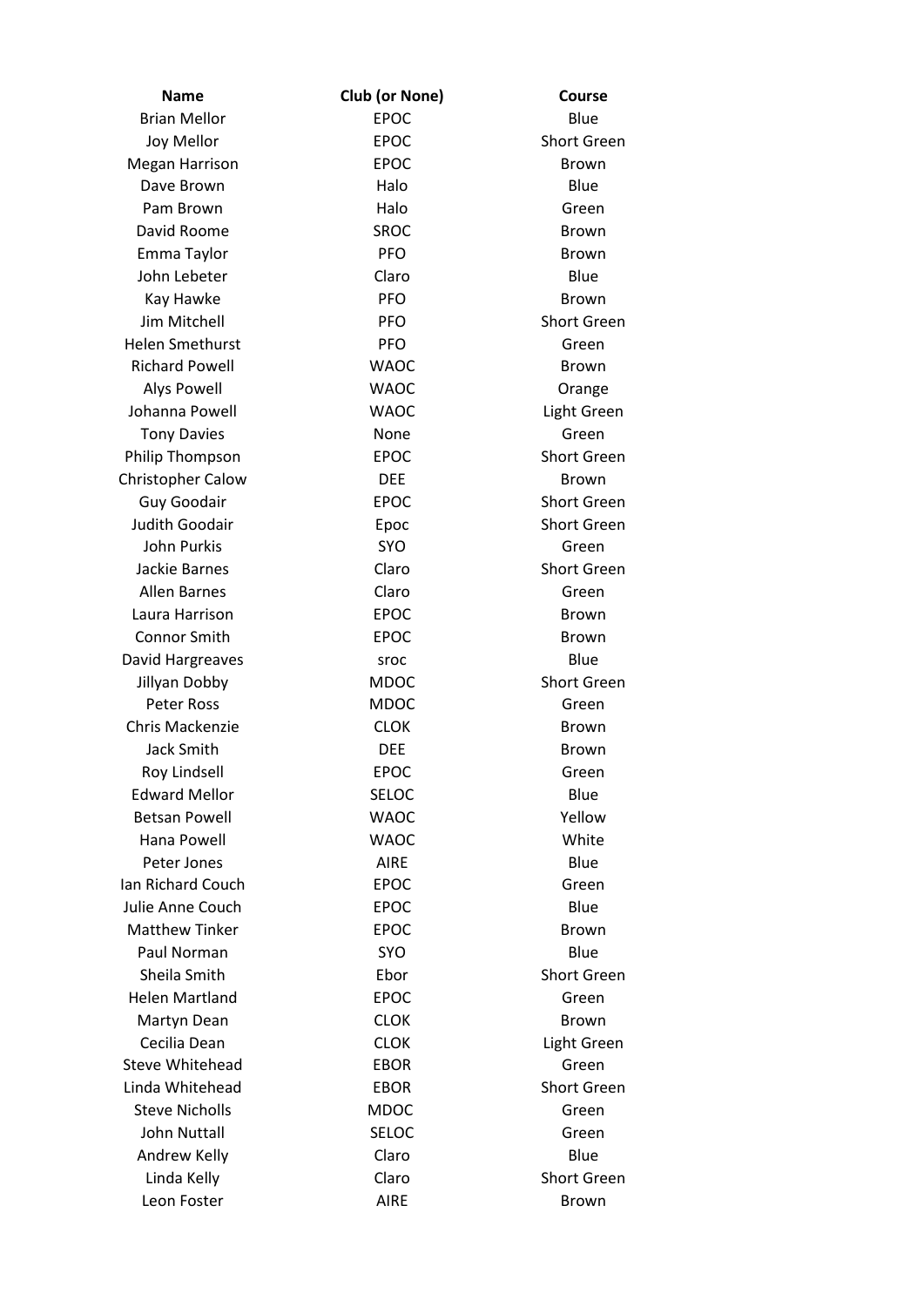| <b>Jill Smith</b>        | <b>EBOR</b>         | Green              |
|--------------------------|---------------------|--------------------|
| <b>Bob Steeper</b>       | <b>EPOC</b>         | Blue               |
| <b>Christine Roberts</b> | <b>EBOR</b>         | <b>Short Green</b> |
| Martyn Roome             | <b>SROC</b>         | Blue               |
| Peter Hayes              | <b>MDOC</b>         | Blue               |
| <b>Richard Payne</b>     | <b>East Pennine</b> | Blue               |
| Peter Jones              | Aire                | Green              |
| Cerys Jones              | None                | Green              |
| Jonathan Emberton        | <b>EPOC</b>         | Brown              |
| Joanna Emberton          | <b>EPOC</b>         | <b>Short Green</b> |
| Amanda Crawshaw          | syo                 | Blue               |
| Paul Taylor              | syo                 | Blue               |
| Stephen Round            | <b>SELOC</b>        | Green              |
| Liz Drew                 | <b>EBOR</b>         | <b>Short Green</b> |
| <b>Neil Croasdell</b>    | <b>EPOC</b>         | Light Green        |
| Luke Griffiths           | None                | Green              |
| Robyn Stanyon            | <b>SYO</b>          | Blue               |
| David Todd               | <b>SYO</b>          | <b>Brown</b>       |
| Anna Todd                | <b>SYO</b>          | Green              |
| Sam Todd                 | <b>SYO</b>          | Blue               |
| <b>Martin Green</b>      | <b>MDOC</b>         | Green              |
| Mike Snell               | <b>ERYRI</b>        | <b>Brown</b>       |
| Sara Campbell            | <b>DEE</b>          | <b>Brown</b>       |
| Jane Campbell            | <b>DEE</b>          | Green              |
| Paul Bradbury            | <b>SYO</b>          | Brown              |
| Marcia Bradbury          | <b>SYO</b>          | Green              |
| Ann Juliet Morgan        | <b>EPOC</b>         | <b>Short Green</b> |
| <b>Phil Scarf</b>        | <b>EPOC</b>         | <b>Brown</b>       |
| Jackie Scarf             | <b>EPOC</b>         | Blue               |
| <b>Rod SHAW</b>          | <b>EPOC</b>         | <b>Short Green</b> |
| Karen Clark              | <b>EBOR</b>         | <b>Short Green</b> |
| <b>Richard Clark</b>     | <b>EBOR</b>         | <b>Short Green</b> |
| <b>Paul Simmons</b>      | <b>HALO</b>         | Green              |
| <b>Patricia Simmons</b>  | <b>HALO</b>         | Light Green        |
| <b>Oliver Simmons</b>    | <b>HALO</b>         | Light Green        |
| Jane Anthony             | <b>SROC</b>         | Green              |
| John Brewer              | <b>SROC</b>         | Green              |
| Patrick O'Connor         | None                | Green              |
| Richard Spendlove        | <b>EPOC</b>         | Green              |
| Keith W Sykes            | <b>EPOC</b>         | <b>Short Green</b> |
| <b>Stuart Fraser</b>     | Ebor                | Green              |
| Ella-Grace Fraser        | Ebor                | White              |
| Arabella Woodrow         | <b>EPOC</b>         | Light Green        |
| Gerry Symes              | Aire                | Short Green        |
| David Walker             | <b>MDOC</b>         | <b>Short Green</b> |
| Matt White               | LEI                 | Green              |
| Karen White              | LEI                 | Green              |
| Susan Brant              | <b>EPOC</b>         | Orange             |
| <b>Steve Willis</b>      | <b>EBOR</b>         | Green              |
| <b>Robert Page</b>       | <b>EPOC</b>         | Green              |
|                          |                     |                    |